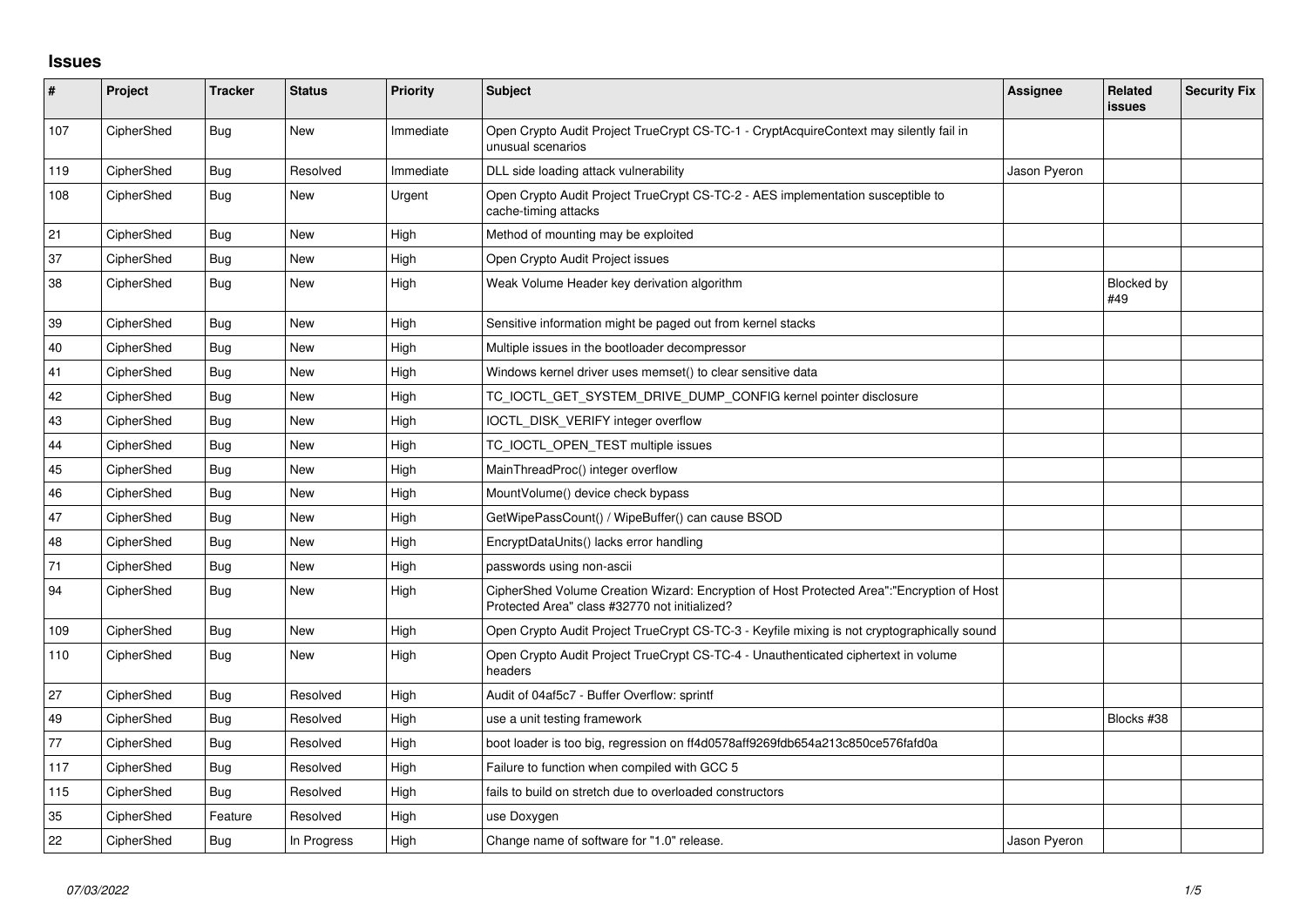| $\pmb{\#}$ | Project    | <b>Tracker</b> | <b>Status</b> | <b>Priority</b> | <b>Subject</b>                                                                                           | <b>Assignee</b> | Related<br><b>issues</b> | <b>Security Fix</b> |
|------------|------------|----------------|---------------|-----------------|----------------------------------------------------------------------------------------------------------|-----------------|--------------------------|---------------------|
| 16         | CipherShed | Task           | New           | High            | Create list of all installed files / registry keys (Windows).                                            | Rocki H         | Related to<br>#2         |                     |
| 14         | CipherShed | <b>Bug</b>     | New           | Normal          | Fixes urls in ui (/applink? links)                                                                       |                 | Related to<br>#25        |                     |
| 26         | CipherShed | <b>Bug</b>     | New           | Normal          | Large External Drive Support on Mac (>512byte sector size)                                               |                 |                          |                     |
| 63         | CipherShed | <b>Bug</b>     | New           | Normal          | 64 bit gui on 64 bit systems                                                                             |                 | Related to<br>#65        |                     |
| 72         | CipherShed | <b>Bug</b>     | New           | Normal          | The installation fails, but a message (from windows?) says it succeeds and asks if you want<br>to reboot |                 |                          |                     |
| 73         | CipherShed | <b>Bug</b>     | New           | Normal          | Truecrypt icon showing in taskbar                                                                        |                 |                          |                     |
| $74\,$     | CipherShed | Bug            | <b>New</b>    | Normal          | Hardcoded Build date in Help->About window                                                               |                 |                          |                     |
| 76         | CipherShed | <b>Bug</b>     | New           | Normal          | MakeSelfExtractingPackage used in CI cannot have dialog boxes                                            |                 |                          |                     |
| 78         | CipherShed | <b>Bug</b>     | New           | Normal          | update the ciphershed org website, automatically                                                         |                 |                          |                     |
| 83         | CipherShed | Bug            | <b>New</b>    | Normal          | deduplicate file names                                                                                   |                 |                          |                     |
| 84         | CipherShed | <b>Bug</b>     | New           | Normal          | wcsncpy is subject to buffer overflow                                                                    |                 |                          |                     |
| 85         | CipherShed | <b>Bug</b>     | New           | Normal          | Digcode.c is 9917 lines long, split it up                                                                |                 |                          |                     |
| 88         | CipherShed | <b>Bug</b>     | <b>New</b>    | Normal          | smart card support for containers                                                                        |                 |                          |                     |
| 95         | CipherShed | <b>Bug</b>     | New           | Normal          | Platform/SystemException.h and Common/Exception.h define the same class/struct                           |                 |                          |                     |
| 116        | CipherShed | Bug            | New           | Normal          | create an option for private/global volume mounting                                                      |                 |                          |                     |
| 118        | CipherShed | <b>Bug</b>     | New           | Normal          | upgrading truecrpyt fails if truecrypt is pinned to the taskbar                                          |                 |                          |                     |
| 123        | CipherShed | Bug            | New           | Normal          | losetup anomaly with OpenSUSE 13.1                                                                       |                 |                          |                     |
| $30\,$     | CipherShed | <b>Bug</b>     | Resolved      | Normal          | Allowed character description is wrong                                                                   |                 | Related to<br>#31        |                     |
| 28         | CipherShed | <b>Bug</b>     | Resolved      | Normal          | Audit of 04af5c7 - Buffer Overflow: strcat                                                               |                 |                          |                     |
| 86         | CipherShed | <b>Bug</b>     | Resolved      | Normal          | Make ciphershed window titlebars different                                                               |                 |                          |                     |
| 101        | CipherShed | <b>Bug</b>     | Resolved      | Normal          | boot loader password prompt takes 100% cpu in VM                                                         |                 |                          |                     |
| 112        | CipherShed | Bug            | Resolved      | Normal          | uninstall on windows does not list version info                                                          |                 |                          |                     |
| 113        | CipherShed | Bug            | Resolved      | Normal          | remove the donate screen from the installer                                                              |                 |                          |                     |
| 125        | CipherShed | <b>Bug</b>     | Resolved      | Normal          | Makefile for bootloader fails on case sensitive filesystem                                               |                 |                          |                     |
| 126        | CipherShed | Bug            | Resolved      | Normal          | VS launcher breaks if using multiple VS and the default is not the one for CS                            |                 |                          |                     |
| 32         | CipherShed | Feature        | New           | Normal          | truecrypt.ch ideas thread                                                                                |                 |                          |                     |
| 33         | CipherShed | Feature        | New           | Normal          | windows comamnd line volume creation                                                                     |                 |                          |                     |
| 34         | CipherShed | Feature        | New           | Normal          | windows mount point support                                                                              |                 | Related to<br>#60        |                     |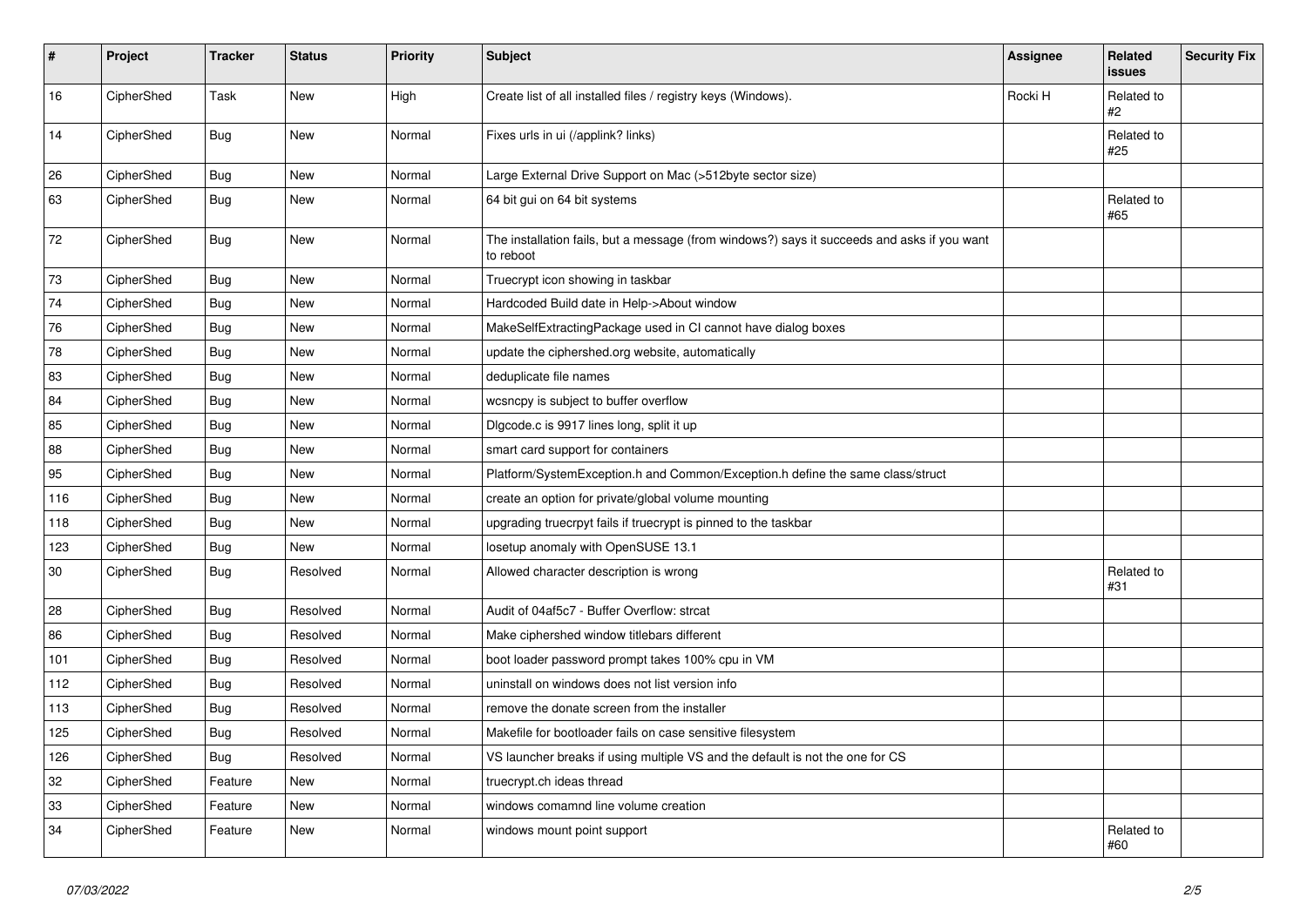| $\sharp$   | Project    | <b>Tracker</b> | <b>Status</b> | <b>Priority</b> | Subject                                                                                       | <b>Assignee</b> | Related<br><b>issues</b>                                  | <b>Security Fix</b> |
|------------|------------|----------------|---------------|-----------------|-----------------------------------------------------------------------------------------------|-----------------|-----------------------------------------------------------|---------------------|
| 36         | CipherShed | Feature        | <b>New</b>    | Normal          | support multiple actors to open an encrypted volume                                           |                 |                                                           |                     |
| 50         | CipherShed | Feature        | New           | Normal          | Linux FDE                                                                                     |                 | Related to<br>#5                                          |                     |
| 57         | CipherShed | Feature        | <b>New</b>    | Normal          | Skein support                                                                                 |                 |                                                           |                     |
| 60         | CipherShed | Feature        | New           | Normal          | Enhanced UX - shell extension for container management                                        |                 | Related to<br>#34                                         |                     |
| 61         | CipherShed | Feature        | <b>New</b>    | Normal          | optionally support TPM                                                                        |                 |                                                           |                     |
| 62         | CipherShed | Feature        | New           | Normal          | Administrative Configuration for Enterprise IT                                                |                 |                                                           |                     |
| 65         | CipherShed | Feature        | New           | Normal          | pure 64 bit version for windows                                                               |                 | Related to<br>#63                                         |                     |
| 66         | CipherShed | Feature        | <b>New</b>    | Normal          | provide robust API for usermode interaction with kernel driver                                |                 |                                                           |                     |
| 67         | CipherShed | Feature        | <b>New</b>    | Normal          | print a backup                                                                                |                 |                                                           |                     |
| 70         | CipherShed | Feature        | <b>New</b>    | Normal          | track git info in build                                                                       |                 |                                                           |                     |
| 81         | CipherShed | Feature        | New           | Normal          | Decrypt System drive via commandline                                                          |                 |                                                           |                     |
| 82         | CipherShed | Feature        | New           | Normal          | add sparse file detection to non-windows versions                                             |                 |                                                           |                     |
| 89         | CipherShed | Feature        | New           | Normal          | Support the Common Criteria Collaborative Protection Profile for Full Disk Encryption         |                 |                                                           |                     |
| 90         | CipherShed | Feature        | New           | Normal          | cipher setting preference file                                                                |                 |                                                           |                     |
| 91         | CipherShed | Feature        | New           | Normal          | use linked libraries in kernel driver to isolate logical units and later support plugins      |                 |                                                           |                     |
| 92         | CipherShed | Feature        | New           | Normal          | allow change of cipher/key on encrypted container without decrypting                          |                 |                                                           |                     |
| 93         | CipherShed | Feature        | New           | Normal          | support "quick" encrypt for new media (especially flash/SSD)                                  |                 |                                                           |                     |
| 96         | CipherShed | Feature        | New           | Normal          | installer to incorporate a post-installation quick-start wizard                               |                 |                                                           |                     |
| 102        | CipherShed | Feature        | New           | Normal          | support for serial console in bootloader                                                      |                 |                                                           |                     |
| 99         | CipherShed | Feature        | New           | Normal          | Suggestion 3-Separate required and optional input parameters                                  |                 |                                                           |                     |
| 100        | CipherShed | Feature        | New           | Normal          | Suggestion 4-Display the consequences of an action immediately (Immediacy of<br>consequences) |                 |                                                           |                     |
| 121        | CipherShed | Feature        | <b>New</b>    | Normal          | Support "not" burning CD on encrypting disk operation                                         |                 | Related to<br>#68                                         |                     |
| 122        | CipherShed | Feature        | New           | Normal          | support key escrow                                                                            |                 | Related to<br>#68                                         |                     |
| 124        | CipherShed | Feature        | New           | Normal          | investigate switch to FUDforum from phpBB                                                     |                 |                                                           |                     |
| $\sqrt{2}$ | CipherShed | Task           | New           | Normal          | Upgrade installer to uninstall TrueCrypt                                                      |                 | Related to<br>#1, Related<br>to #13,<br>Related to<br>#16 |                     |
| 3          | CipherShed | Task           | New           | Normal          | Finish initial bitmaps and icons                                                              |                 |                                                           |                     |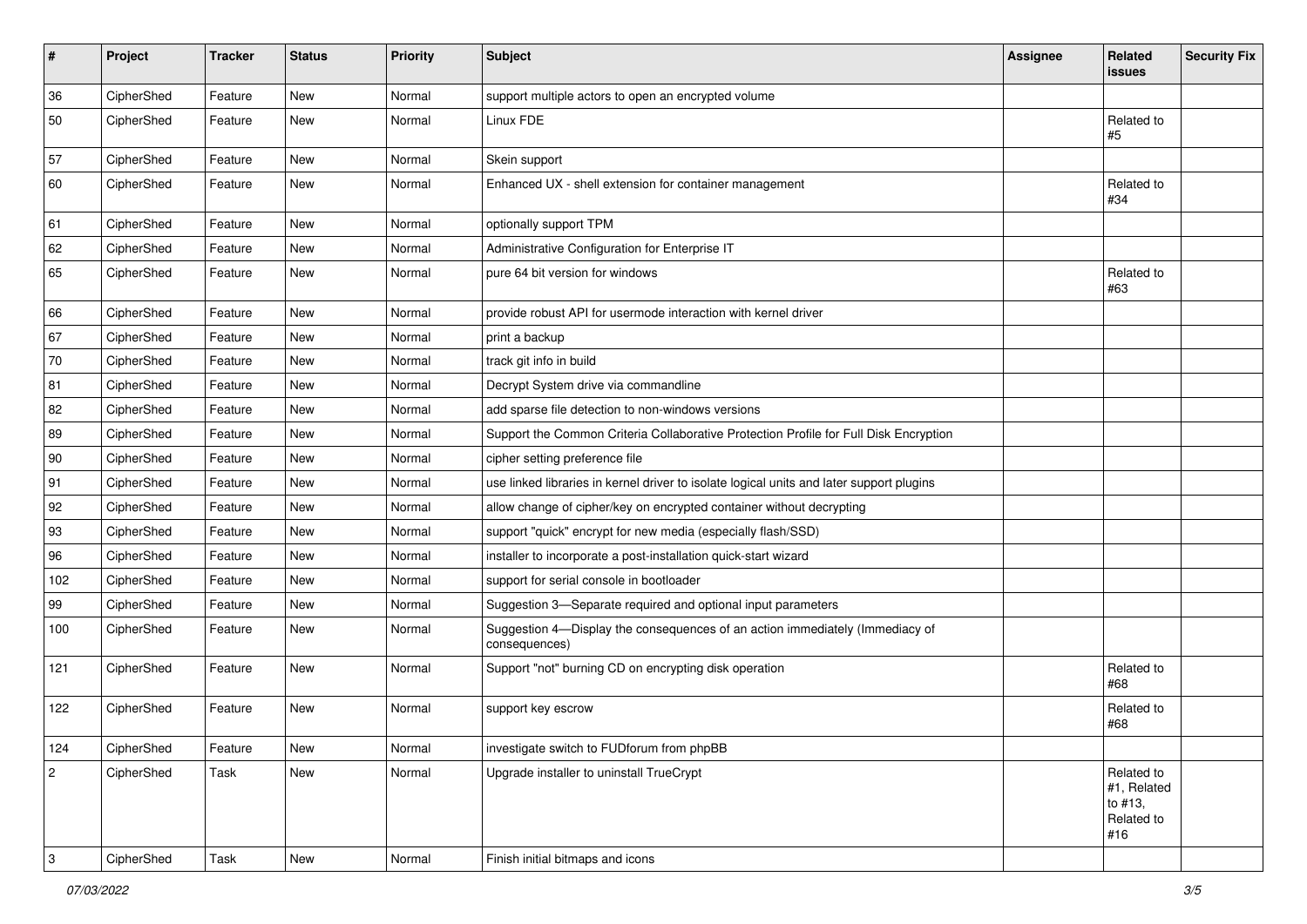| #              | Project    | <b>Tracker</b> | <b>Status</b> | <b>Priority</b> | <b>Subject</b>                                          | <b>Assignee</b>             | Related<br><b>issues</b> | <b>Security Fix</b> |
|----------------|------------|----------------|---------------|-----------------|---------------------------------------------------------|-----------------------------|--------------------------|---------------------|
| 8              | CipherShed | Task           | <b>New</b>    | Normal          | Get graphics artist to work on artwork, icons           |                             |                          |                     |
| 17             | CipherShed | Task           | New           | Normal          | Create debian packaging                                 |                             |                          |                     |
| 18             | CipherShed | Task           | New           | Normal          | Create rpm packaging                                    |                             |                          |                     |
| 19             | CipherShed | Task           | <b>New</b>    | Normal          | Create pkgbuild for arch                                |                             |                          |                     |
| 20             | CipherShed | Task           | New           | Normal          | Create dmg for os x                                     |                             |                          |                     |
| 25             | CipherShed | Task           | New           | Normal          | Broken applinks                                         |                             | Related to<br>#14        |                     |
| 64             | CipherShed | Task           | New           | Normal          | Rewrite or remove LongReverse in Common/Dlgcode.c       |                             |                          |                     |
| $\overline{4}$ | CipherShed | Task           | <b>New</b>    | Normal          | Get Windows executable signing key                      | <b>Bill Cox</b>             |                          |                     |
| 6              | CipherShed | Task           | New           | Normal          | Windows build, installer, VM                            | <b>Bill Cox</b>             |                          |                     |
| 15             | CipherShed | Task           | New           | Normal          | Create Gnu Info page                                    | Eugene Wang                 | Related to<br>#12        |                     |
| 12             | CipherShed | Task           | In Progress   | Normal          | Write Documentation                                     | Eugene Wang                 | Related to<br>#15        |                     |
| 31             | CipherShed | Bug            | New           | Normal          | there is duplicate code for password character checking | Jason Pyeron                | Related to<br>#30        |                     |
| 51             | CipherShed | Bug            | In Progress   | Normal          | <b>GUID Partition Table (GPT)</b>                       | Jason Pyeron                | Related to<br>#55        |                     |
| 55             | CipherShed | Bug            | In Progress   | Normal          | Unified Extensible Firmware Interface (UEFI)            | Jason Pyeron                | Related to<br>#51        |                     |
| 29             | CipherShed | <b>Bug</b>     | Resolved      | Normal          | Audit of 04af5c7 - Buffer Overflow: strcpy              | Jason Pyeron                |                          |                     |
| 127            | CipherShed | <b>Bug</b>     | Resolved      | Normal          | remove #if 0 code                                       | Jason Pyeron                |                          |                     |
| 7              | CipherShed | Task           | New           | Normal          | Mac build, installer, VM                                | Jason Pyeron                |                          |                     |
| 5              | CipherShed | Task           | New           | Normal          | Linux build, installer, VM                              | Kyle Marek                  | Related to<br>#50        |                     |
| 114            | CipherShed | Task           | New           | Normal          | Real, unified makefiles                                 | Kyle Marek                  |                          |                     |
| 111            | CipherShed | Bug            | New           | Normal          | ui does not show free drives below c: e.g. A: or B:     | Niklas Lemcke               |                          |                     |
| 97             | CipherShed | Feature        | New           | Normal          | Suggestion 1 - Do not use unknown terminology           | Niklas Lemcke               |                          |                     |
| 98             | CipherShed | Feature        | New           | Normal          | Suggestion 2 - Do not misuse native UI controls         | Niklas Lemcke               |                          |                     |
|                | CipherShed | Task           | New           | Normal          | Detailed review of Windows constant strings             | Paweł<br>Zegartowski        | Related to<br>#2         |                     |
| 9              | CipherShed | Task           | New           | Normal          | Create check-list of features to be tested              | Pier-Luc Caron<br>St-Pierre |                          |                     |
| 23             | CipherShed | Bug            | New           | Normal          | Windows 8 / 8.1 Fast Startup                            | Rocki H                     |                          |                     |
| 13             | CipherShed | Task           | New           | Normal          | List of all version numbers                             | Rocki H                     | Related to<br>#2         |                     |